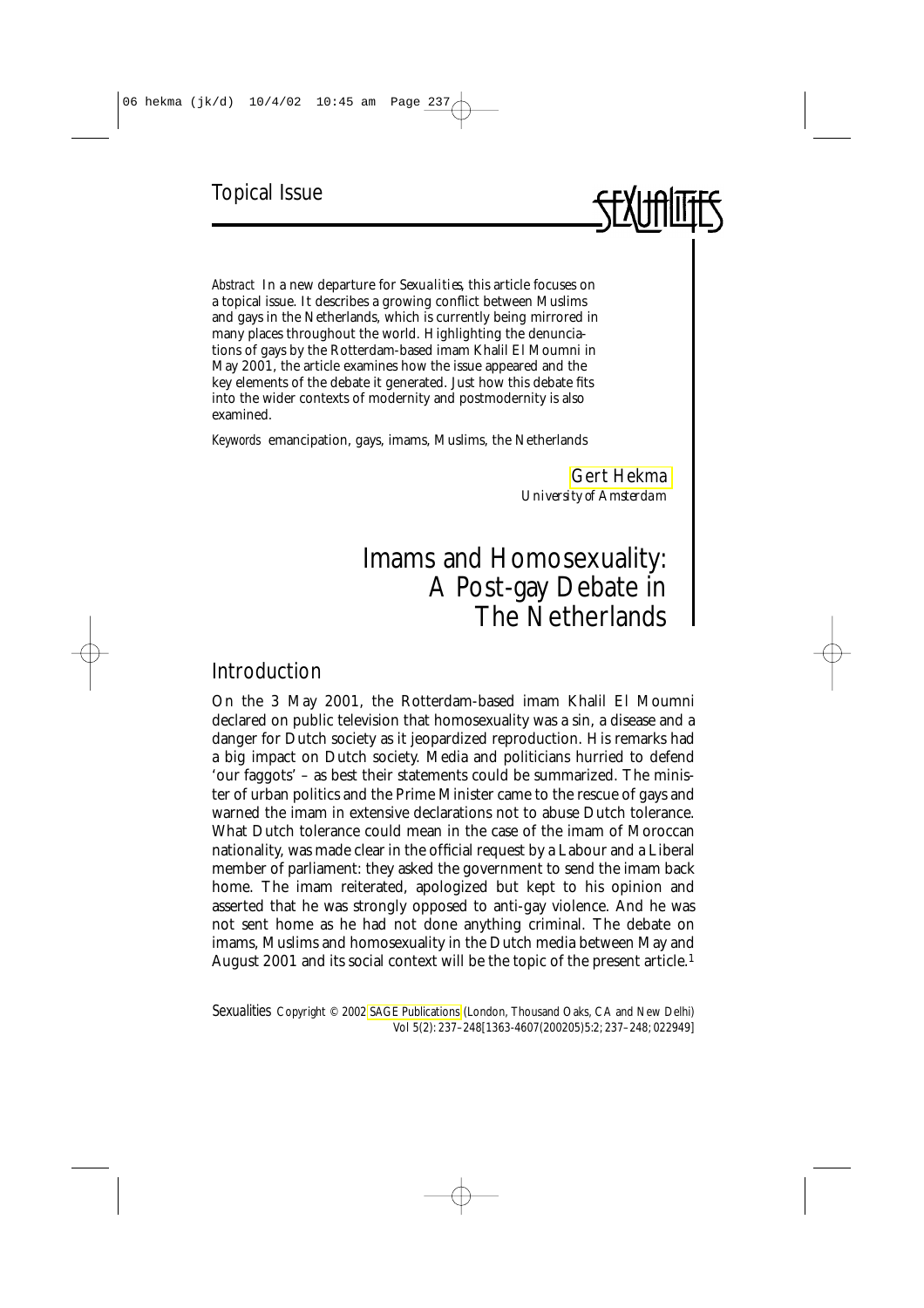### Context

Since the 1960s the Netherlands has seen immigration of large groups of Surinamese, Turkish and Moroccan descent. Most Surinamese came in the 1970s after the independence of Surinam in 1975. Adult male Turks and Moroccans came in the second half of the 1960s at a time of labour shortage as 'gastarbeiders' (guest workers), who in the 1980s brought their families to the Netherlands. These three main groups of recent immigrants make up each nearly 2 percent, and with other recent non-white immigrant groups together a little more than 9 percent of the Dutch population. Most Moroccans and Turks are Muslim, like many Surinamese and like most members of smaller immigrant groups such as Somali's, Kurds and Iraqi's. They mainly live in urban centres where today some 50 percent of the population of primary schools is non-Dutch (Vermeulen and Penninx, 2000: 9).2

As elsewhere, there have been continuous worries about the integration of ethnic minority groups in Dutch society. For a long time, the feeling was that the Netherlands would in due time become a multicultural society where non-Dutch groups would find their own place. But since the early 1990s, the so-called 'new realists' found several social problems that were by and large attributed to ethnic minorities, not to the white majority (Prins, 2000). The problems were explained by a lack of integration and an insufficient knowledge of the Dutch language by ethnic minorities. Problems included high levels of unemployment and criminality, low levels of education and participation and bad housing. In the field of sexuality, circumcision of women by some Muslim groups and the rape of Dutch girls by Arab youth became highly publicized topics. There was a growing feeling in Dutch society that the multicultural society had failed, and that more efforts should be undertaken for the integration, or even assimilation, of ethnic minorities.

For the 'new realists', the culture and the language of the ethnic minorities created the social problems, while their various religions fitted quite well in the system of religious pillarization that has been the hallmark of Dutch society in the 20th century. This system may have lost its central place in social life due to the secularization of Dutch society since the 1960s, but in some fields it still survives, most evidently in the field of education. While formerly politics, media, welfare, sports, schools and even economics were organized according to religious denomination, pillarization continues to exist on a nominal basis or as a historic legacy in most fields, but is still strong in education.

This pillar-system is nowadays used more and more by Muslims, to such a degree that the Netherlands not only has many mosques, but also a growing number of Islamic schools. Apart from the traditional but fading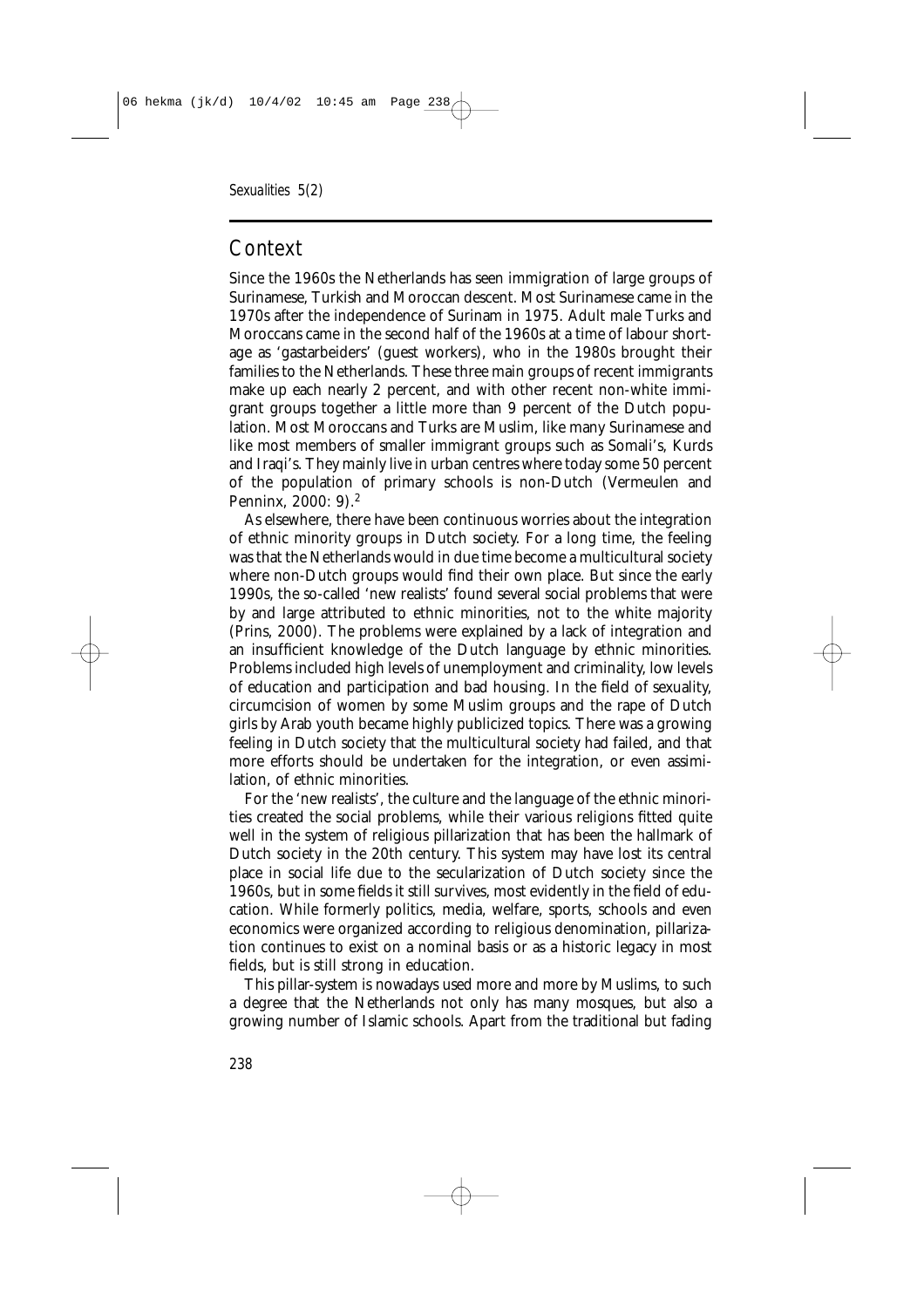pillars of protestants, Roman-Catholics, socialists and liberals, Dutch society now sees a growing pillar of Muslims who have their own mosques, schools, social organizations and shops. Multiculturalism may be out of favour, but a multireligious society is budding. A remarkable 50 percent consists of non-religious people. It can be expected that the Muslim pillar will extend beyond mosque and school to politics, media and welfare, and will in political terms be close to the tiny fundamentalist Christian right (5–6% of the Dutch population) that in contrast to the Muslims is largely non-urban. Both groups have quite similar aims when it comes to the social organization of churches and schools and also about sexuality.

Not all people of Muslim origin will become part of this new pillar for all kinds of reasons, perhaps because they are secularized or have lost their faith. For a long time, the majority of Turkish and Moroccan Dutch who had the right to vote, did so for secular leftist parties who were more supportive of ethnic minorities than liberal or Christian parties. But recently, a growing group-consciousness has led young men and women of Moroccan and Turkish descent to rediscover Islam and the Qur'an and to follow religious obligations. They show more piety than their parents or most youngsters in Turkey or Morocco.

### The gay angle

Homosexual emancipation has a long tradition in the Netherlands. In the late 19th century, the first apologies for homosexuals were written and in 1912, the first homosexual rights movement was founded. This was in reaction to the special criminalization of homosexual acts of adults with minors, meaning that while the age of consent was 16 for heterosexuals, it was 21 for homosexual acts. Until the 1960s, most Dutch considered homosexuality to be a sin, a disease and a crime, very much as El Moumni thinks today. The abolition of the anti-gay article in 1971 was a first step in giving equal rights to gays and lesbians. In 1973, the gay movement was legally recognized and gays and lesbians were allowed to enter the army. In 1993, a not very binding equal rights law was enacted after 15 years of debates and in 1998, straight, gay and lesbian couples could enter 'registered partnerships', a shallow version of marriage. Just before the imam-case, marriage and adoption rights had been given to same-sex couples after another decade of discussions. On 1 April 2001, four gay and lesbian couples married in the Amsterdam City Hall. This event of global importance attracted international attention, but the reaction in the Netherlands itself was insubstantial. Half of the 200 people who attended this event were foreign journalists and television crews. Holland itself was mesmerized by the announcement of the crown prince's engagement, not by the first official gay marriages of modern times.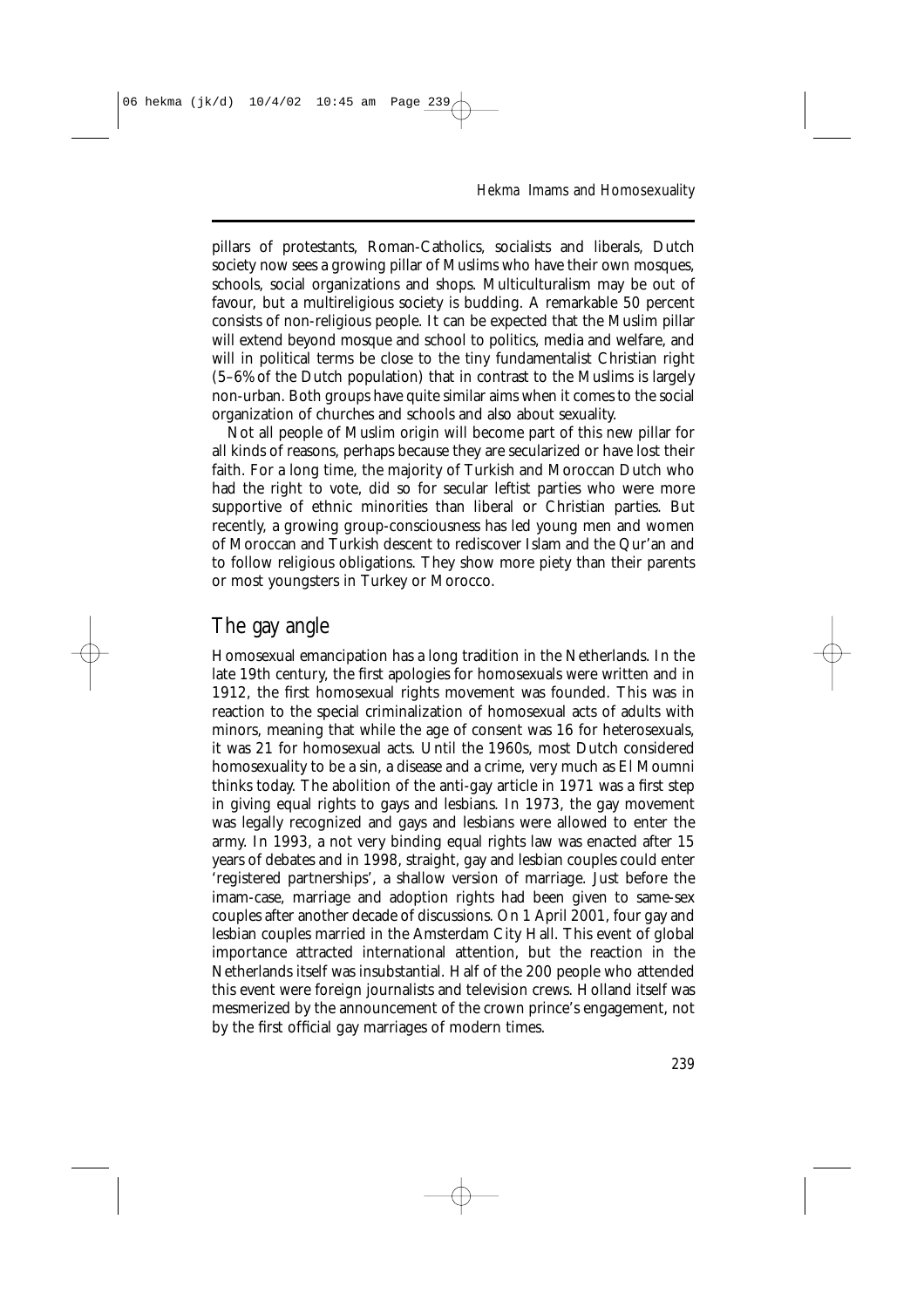The attitudes regarding homosexual emancipation in the Netherlands are very low key. Most people consider this struggle to have ended as there is no legal discrimination any more after the opening of marriage for samesex couples. The fact that homosexuality is largely invisible in public life, from schools and streets to politics, is irrelevant to most Dutch, gay, straight and lesbian alike, while many people should like to keep it that way. A clear example of the continuing invisibility is that members of the royal family, although much beloved among gay men, have never assisted at any public gay or lesbian event.3 Most kids with homosexual interests still grow up in environments that are utterly straight, and often learn through insults that their preferences are not well regarded. Straight still equals public and gay private, which means that gay expressions are considered private affairs while heterosexuality remains a public matter, very much like the relationship between the white majority and ethnic minorities. The legal struggle for gay and lesbian rights may have ended but the much more difficult social battle for queer visibility has yet to begin. The Netherlands has become multicultural, but is far from becoming multisexual, that is, open to sexual diversity.

Not only are anti-gay slurs and queer bashing still quite common in the Netherlands, right-wing Christians are allowed to offend gays and lesbians. Several cases have been reported over the last five years, including the cardinal of Utrecht, a bishop and a Calvinist member of parliament. Their statements were quite similar to those of the imam, the Catholic clergy denouncing homosexuality as unnatural and neurotic, and the politician equating homosexuality to theft. Although these significant leaders were brought to justice, they all got off the hook because of the freedom of religious expression (*NRC*, 12 May).4

## The trigger

On 7 March 2001, the daily newspaper *De Volkskrant* reported on antihomosexual violence in Rotterdam, the city of the national gay pride celebration in June of the same year. Under the ominous heading 'No gay man dares to go out party in Rotterdam in latex', it was reported that ethnic minorities especially would be prone to queer bashing. A gay man told the reporter that he had been chased out of his apartment by Turkish neighbours who had not only threatened, but actually beaten him up. They objected to his walking naked in his home and to his gayness. The police had recommended that he move to another part of town. Professor of sociology Han Entzinger, specialist on ethnic minorities and advisor to the government, suggested in the same article that gay men should restrain themselves and make their sexuality not too public.

After this article was published, editors of the daily television news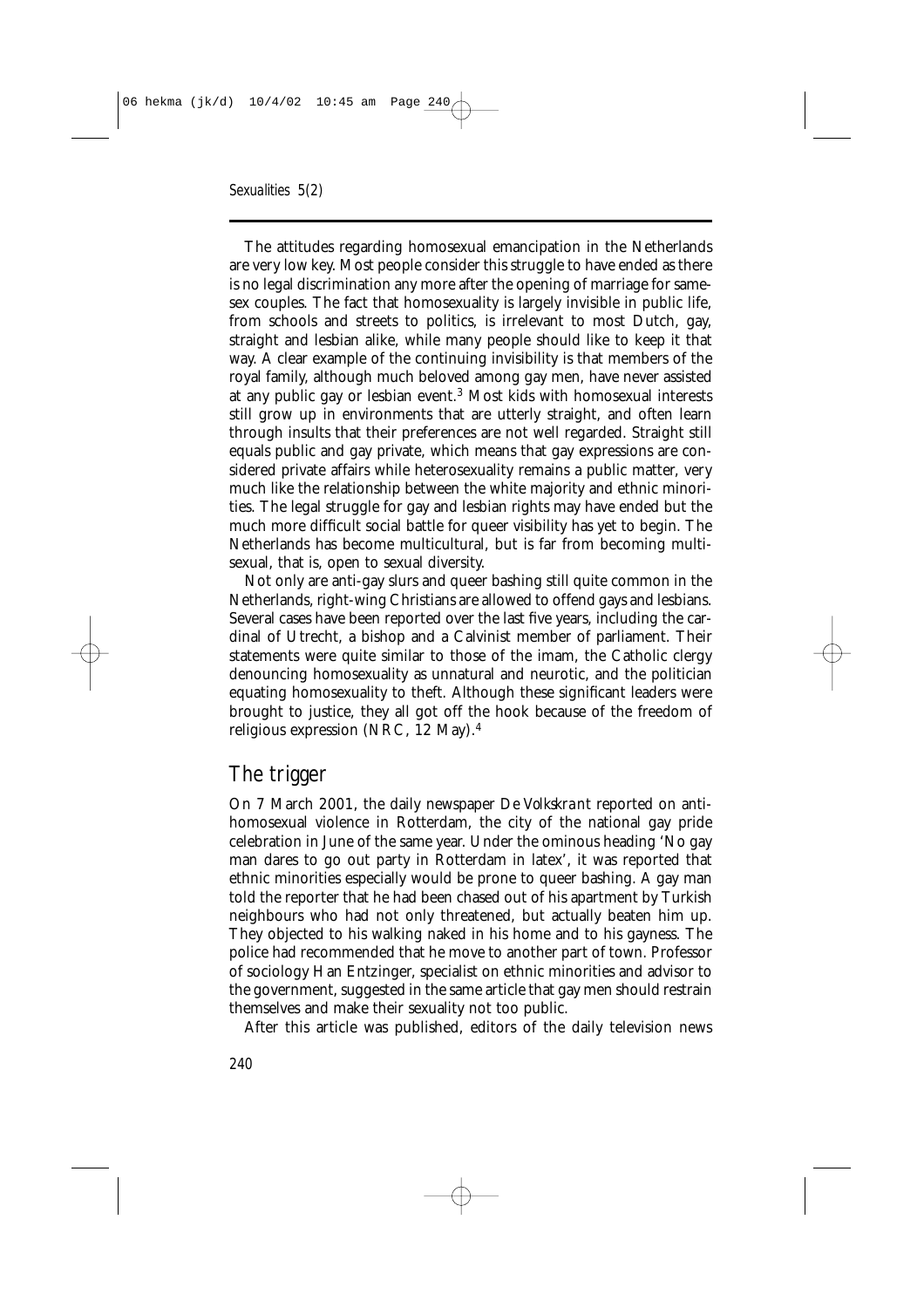programme *Nova* wanted to pick up the issue. Due to other priorities, they only broadcast their item on the 3 May, the day before the national commemoration of those who died in the Second World War. The opening was a gay man telling about being harassed by Moroccan youngsters. Members of this group then expressed their abhorrence of homosexuality. Interviews with gay Muslims were cut out of the programme. The central place was for imam El Moumni who made his statements against homosexuality. Later, it would become known that he had also opposed queer bashing, but that part was again left out by the editors of the programme. This editing policy made the statements of the imam more explosive as it gave the impression that he could have inspired the violence against gay men (*NRC*, 31 May). But it is certain that the imam had at much greater length deplored homosexuality and stated in a book of his that Europeans were less than dogs or pigs because these animals at least do not know same-sex marriages (*Vrij Nederland*, 26 May; *Parool*, 15 June).

#### The debate

The editors had not expected that this item would cause a storm in Holland. The day after, the gay movement reacted with indignation and a gay member of parliament suggested investing more in citizenship lessons for imams. The next day, 4 May 2001, being a Friday, El Moumni discussed the issue in his sermon and clearly stated his opposition to antigay violence. But he remained unrepenting in his rejection of homosexuality (*AD*, 5 May). This position was supported by four other imams of various mosques. Some even went so far as to show their lack of interest in a culture of tolerance (*NRC*, 9 May). Half a year later, an imam once more created great commotion with the statement that public homosexuality deserved the death-penalty (*AD*, 2 and 5 November).

Several gay people filed a complaint against the first imam's comments and the prosecuting attorney announced he would take up the case (*NRC*, 5 May). In October, the case was still pending, to the disappointment of most concerned (*Gay Krant*, 27 October). It can be expected that there may be a prosecution but no conviction because of the freedom of religious expression. It is highly improbable that the imam will be condemned, while Christian leaders have been acquitted for similar comments.

The minister of urban affairs reacted on television on 4 May. He rejected the intolerance of the imam, and wanted to talk to him and his colleagues (*AD*, 5 and 7 May). This meeting, held on 23 May, was disappointing as El Moumni regretted his remarks, according to the minister, while the imam, immediately after the meeting, repeated again in front of the cameras his beliefs about homosexuality (*Parool*, 21 May; *AD*, 25 May).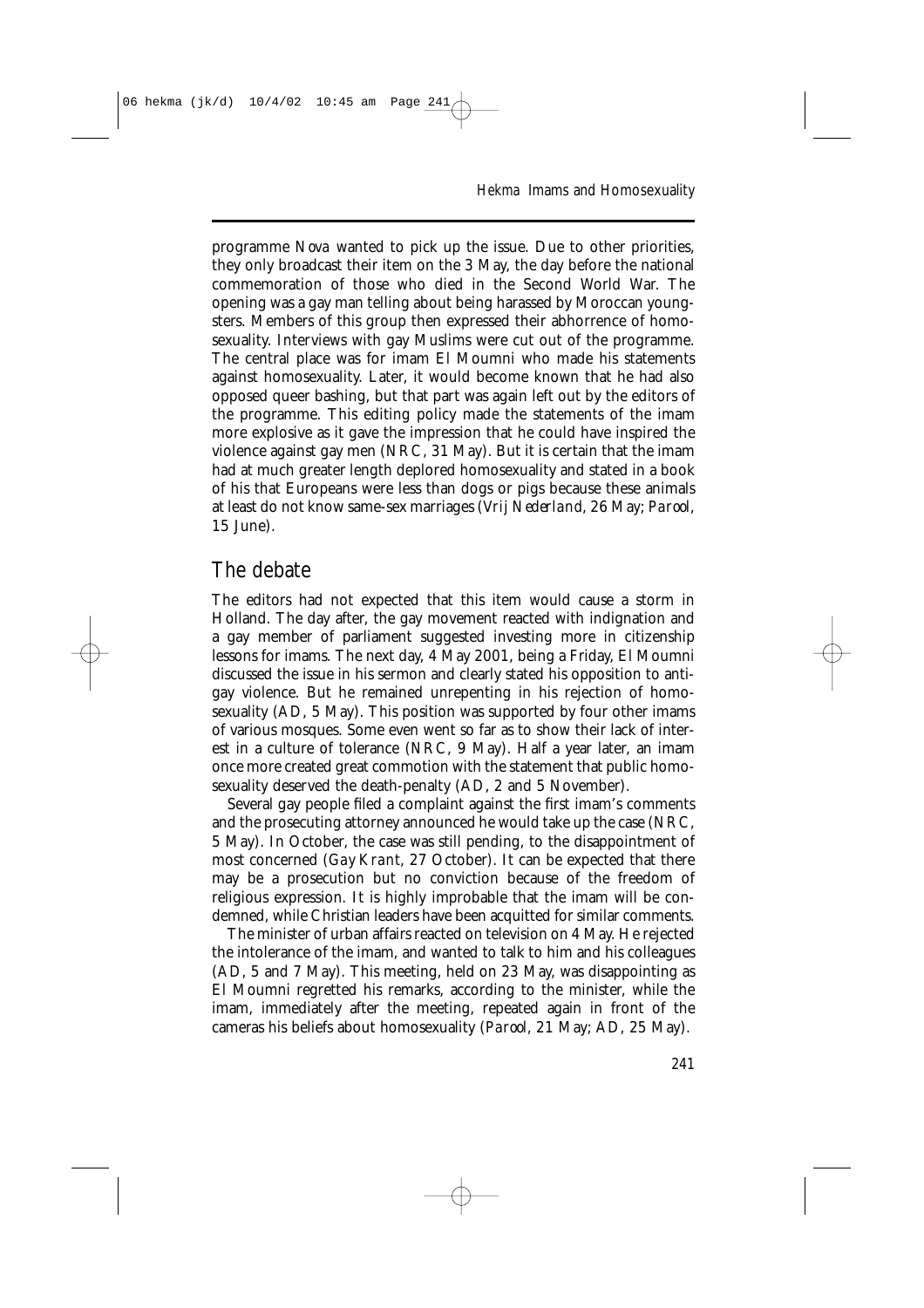The stern speech of the minister of urban affairs in support of tolerance and homosexuality, was repeated by the prime minister who used the full 10 minutes of his weekly interview on the 11 May to tell Muslims to respect Dutch tolerance of homosexuality (*NRC*, 12 May). Although the topic was high on the political agenda, no politician came up with concrete proposals for amelioration of the situation, for example for the safety of gays and lesbians or for an enhanced public visibility of homosexuality. It was the sermons of imams against the pontifications of politicians.

Gay and Muslim organizations, including the gay Muslim Foundation Yoesuf, met on 22 May 2001. In a joint declaration, they regretted the remarks of El Moumni and spoke out in favour of continued discussion among all concerned groups, in the best Dutch tradition. They also urged politicians and police to combat violence and discrimination, and demanded more attention for sexual diversity in schools and social work (*AD*, 23 May). Shortly after the scandal, Omar Nahas of Yoesuf published his 'Islam and Homosexuality', which offers a more liberal Islamic view.

Panels were organized on the topic (*Allochtonenkrant*, 13 June; *Parool*, 11, 16 and 27 June). People flooded newspapers and websites with their letters and comments. Many journalists and most essayists contributed to the debate while the ethnic minority and gay press abounded with articles. The major Dutch gay paper, the biweekly *De Gay Krant*, offered a broad range of articles. Some were horror stories of anti-homosexual violence by ethnic minority youth, others included racist remarks by readers but there was also a balanced interview with one of the leaders of the Turkish Milli Görus organization (*Gay Krant*, 26 May, 23 June). Some of the responses from ethnic minority members denounced the unbalanced reaction of Dutch politics to the remarks of the imam. The prime minister never spoke out against the anti-gay remarks of Christians and the minister of urban affairs never invited the Catholic clergy to discuss the concepts of liberal tolerance and gay emancipation (*Parool*, 9 June).

The *NRC* (19 May) and *Trouw* (26 May) published long articles on the abundant homosexual but closeted life in Muslim countries. Several authors referred to the rich tradition of gay poetry in Arabic (*AD*, 21 May). The Foundation Yoesuf was often asked for comments and made clear that Muslim and gay are not oppositions, but may be combined in persons and groups. The day after the imam spoke out against homosexuality, the first gay Arab bar Habibi Ana (My Beloved) in Amsterdam was opened, the owner being an Egyptian Christian Copt. (The leaders of Yoesuf are exiles from Syria and Sudan, while the gay Turkish spokesman is Christian and the Arab one an Algerian exile; second generation Muslim Turkish and Moroccan gays and lesbians being quite invisible in the movement). After some hesitation, Habibi Ana took part in the annual Gay Canal Parade with an Arabian '1001 Nights' boat that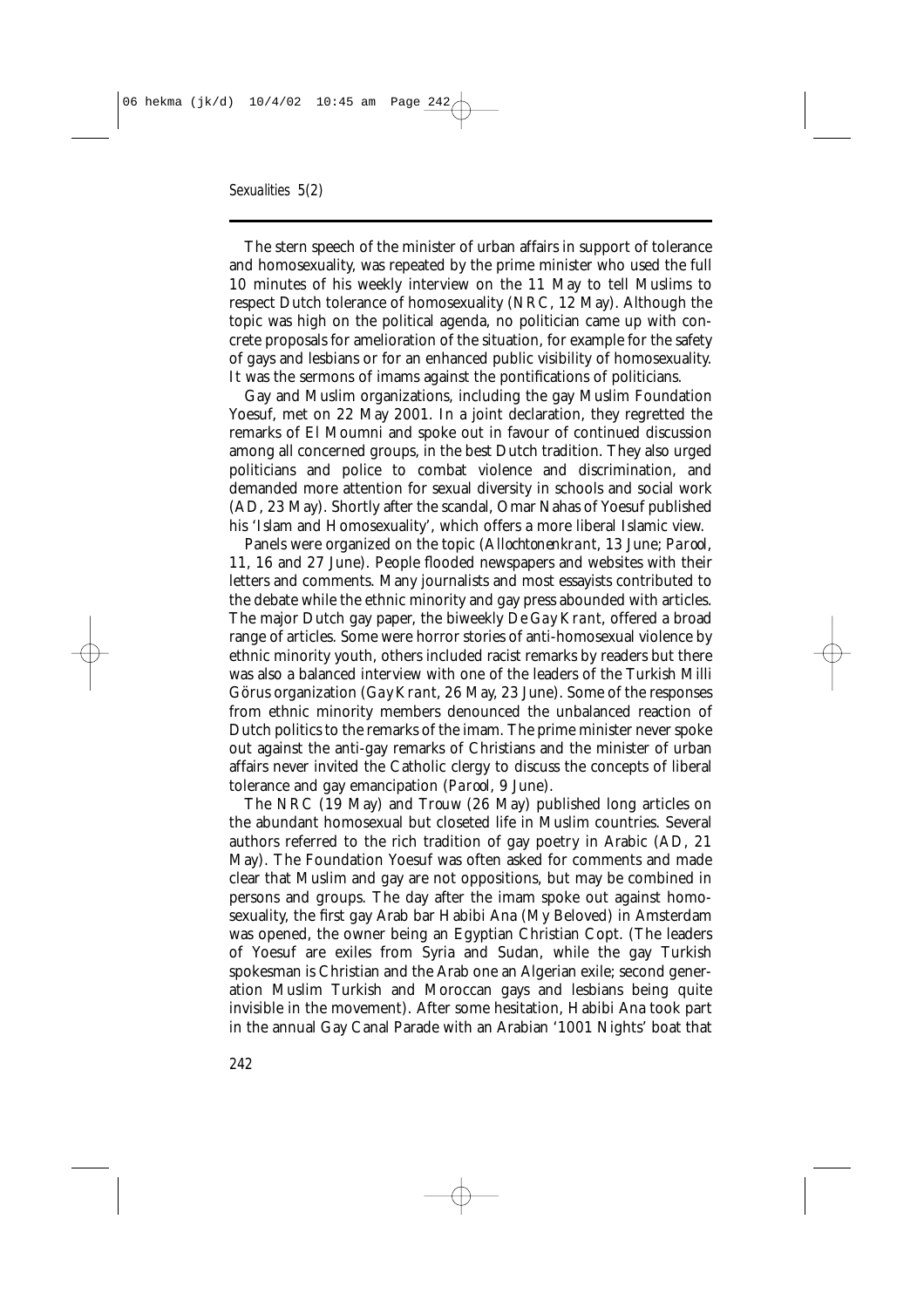was a big hit in the media (*NRC*, 3 August; *AD*, 6 August; *Parool*, 6 August; *Volkskrant*, 6 August).

### Themes in the debate

A major trope in the debate on Islam and homosexuality was the interpretation of the Qur'an. Most imams stated that homosexuality is indeed forbidden in the Qur'an while some started to question what exactly was forbidden and how strictly (compare Jamal, 2001). The Foundation Yoesuf is well aware that the dominant reading of the Qur'an is that homosexuality is a sin. But this reading does not extend to lesbian sexuality and may only imply anal sex between men in public situations while the sin of homosexuality may not be worse than adultery (Nahas, 2001). Some imams said indeed that homosexual acts were no problem as long as they were kept private. Professor of Islamic studies, Mohammed Arkoun, was of a different opinion. As Christian theology has re-analysed the Sodomstory as being about hospitality, he re-analysed the same story as being about a lack of faith in God. He spoke out in favour of secularization of Islamic religion and modernization of Arab culture (*Parool*, 11 June). According to Nahas (2001) the story dealt with sexual abuse, not homosexuality.

Another theme concerned queer-bashing by Muslim youth (see *Parool*, 25 June). Although many Dutch would like to believe it is nowadays a particularity of ethnic minority groups, anti-homosexual attitudes are probably nearly as prevalent among the white majority as among ethnic minority male youth (see Brugman, 1995; De Vries, 1998) Both groups sometimes even strengthen each other's homophobic attitudes. The idea that the sermons of the imam would promote anti-gay violence among Moroccan youth was generally refuted. These young men do not visit the mosque and are often not able to understand the imam's Arabic as they speak Dutch or their parents' native Berber (*Parool*, 26 May). Some Moroccans preferred the explanation that queer-bashing was a justified revenge to paedophile abuse of Arab youth by Dutch gay men. The postmodern scholar of religion, Peter van der Veer, joined this homophobic line by suggesting that the anti-homosexual violence could well be explained by gay interest in Moroccan youth, continuing the tradition of sex-tourism of gay and paedophile men to Morocco (*NRC*, 16 May).

Racism of the Dutch was a theme brought forward by ethnic minority authors, but not very often. They complained that the Dutch reacted much more strongly to the remarks by the imam than to similar ones by Catholic clergy or Calvinist politicians. El Moumni wrote a defence of his position and asked if the Dutch politicians wanted to have a debate among equals, or to impose their morals on Muslims (*NRC*, 25 May). Most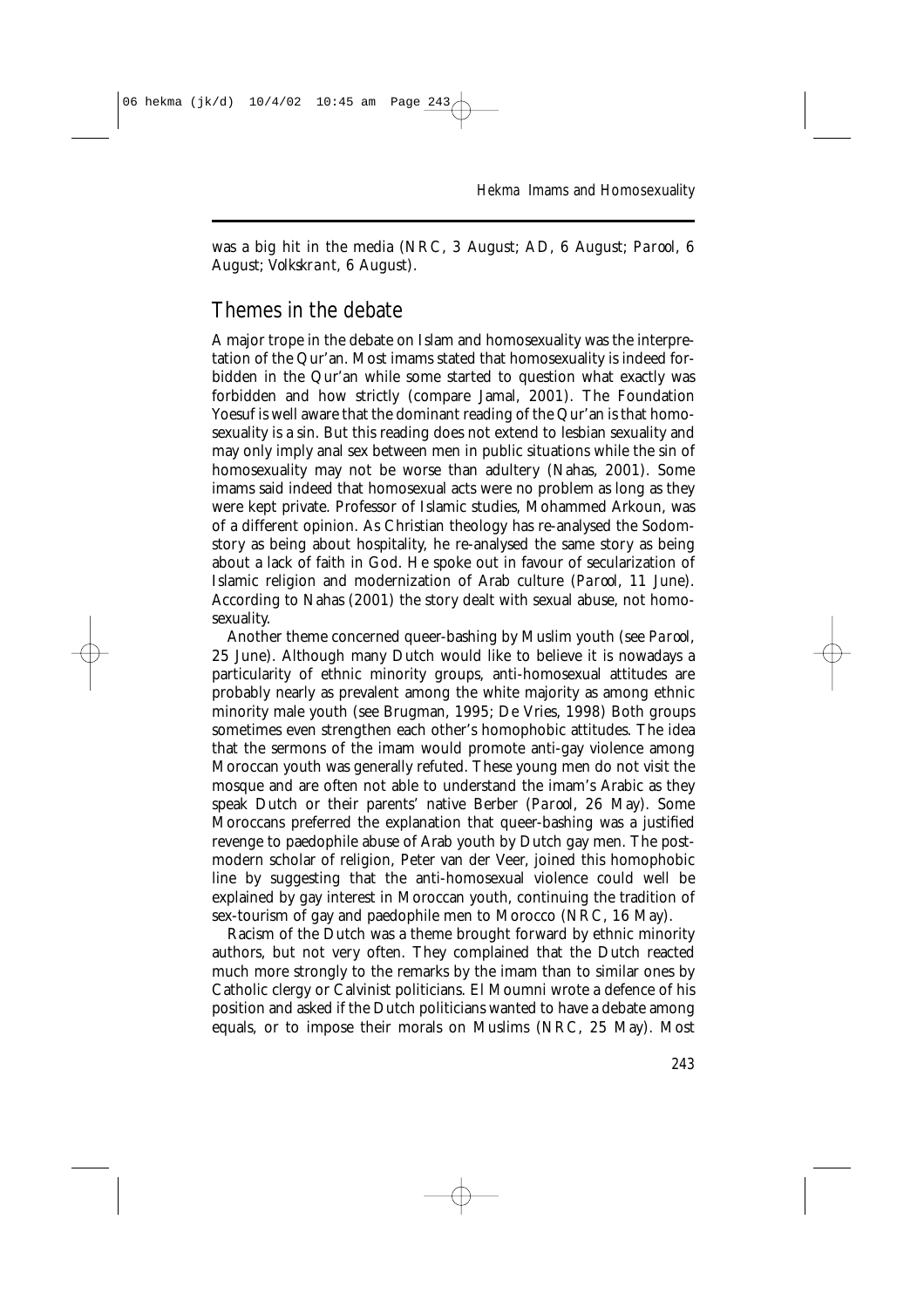Moroccan spokespersons are too much integrated into Dutch society to produce the racist argument, and showed surprise at the vehemence of the debate that largely concerned subgroups they did not like to identify with (see for example *Parool*, 23 June). The strong reaction by politicians also amazed queer activists who had rarely seen such an outpouring of support for gay men and lesbian women, from the prime minister, the general population and imams who declared their respect for sexual diversity.

White people often came with the argument that 'we' should not surrender 'our' liberties to barbaric Muslims, playing once again the theme of Islamophobia, of enlightenment and rationalism versus tradition and superstition. A century ago, the pederasty of the Muslims was a sign of their ferocity, nowadays their anti-gay attitudes are a sign of unenlightened prejudices. Opinions on homosexuality have changed, while the image of Islam has remained barbarous in both cases. Many gay men are changing their opinion parallel to the general population and see Morocco no longer as paradise, but as a source of homophobia and queer bashing. Instead of joining the outcast, as they did in the past (and some continue to do in the present), they join the straight majority in their rejection of Moroccans.

My explanation for the outrage of the Dutch goes in two directions. On one hand, the remarks of the imam fit well in a series of Dutch concerns about the sexual ideas and practices of Muslims while they have not the faintest idea which part of the Turkish and Moroccan population sustains conservative views on sexuality. They know, however, that the Roman-Catholic clergy stands for a diminishing group of elderly Catholics while the Calvinist fundamentalists are contained in their own institutions on the Dutch bible belt, at a distance from the heart of Dutch politics and media. On the other hand, the imam struck a nerve in Dutch sexual politics. While by far the majority of straight people like to believe there is no need any longer for gay emancipation after the opening of marriage for gay and lesbian couples, the imam and the anti-gay violence that preceded his interview, made clear that the social emancipation of gays and lesbians still has a long way to go. Dutch fake-tolerance hides ignorance and lack of interest. Drag queens and leather guys are nice at a distance, like ethnic food tastes excellent in the neutral terrain of a restaurant.

# Modernization and postmodernization

A major theme among progressive people such as Arkoun concerns modernization. Muslims should modernize as the Dutch already did. Several authors referred to the situation that most Dutch also thought that homosexuality was a sin, a crime and a disease up until the 1960s (*Parool*, 12 May). As the native Dutch changed their traditional opinion after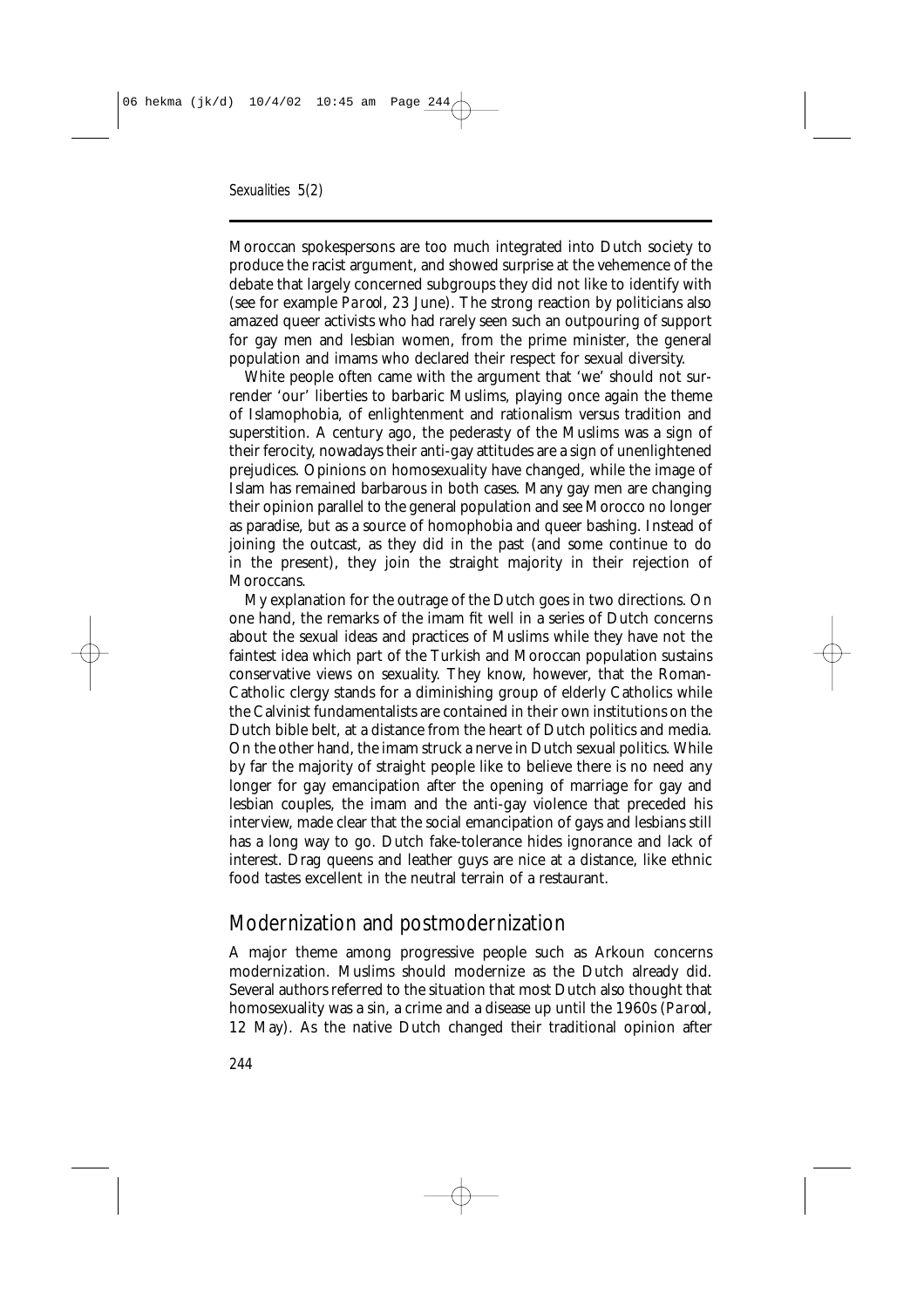decades of debate, the new Dutch will probably do the same but this will take perhaps another generation. More liberal Muslims support a Dutch imam-school to promote a Dutch modern and secular Islam (*NRC*, 11 May). The theme of tradition and modernity also permeates liberal author Abdelhak Serhane's *L'amour circoncis* (2000) on sexuality in Morocco. He sees a struggle between tradition and modernity, group pressure and individual autonomy, male dominance and women's emancipation, an endemic male homosexuality socialized in Qur'an-schools and sexual selfdetermination. Most modernizers do not see, however, that the 'progressive' turn to modernity also meant a strict heterosexualization of society in European history, and this already means the same in Morocco. On the other hand, traditional homosexual relations often included the abuse of boys (Serhane, 2000: 42–3). Censure in traditional Moroccan society is directed mainly to those men who enjoy the passive roles. For them, Moroccan Arabic has several words such as *zamel, m'haoui, hassass* and *attay* but none for the active partners who do not lose their honour for fucking men or boys (p. 152). Some Moroccans may have embraced modernity, but others resist it and some turn to Muslim fundamentalism which provokes anxieties among both whites and secular Muslims.

The traditionality of Moroccan culture and its ubiquitous but hidden homosexuality have very much contributed to the sexual pleasures of white gay (Green, 1992) and local men in Morocco to this day. It may also explain why the discussion on homosexuality is much more explosive in the Moroccan than in the Turkish case, because Turkey has been involved in a process of modernization including sexuality and gender since the 1920s. It started in Morocco under the new King Mohammed VI who succeeded his father Hassan II in 1999.

The pervasive homosexuality of Moroccan culture has another interesting result. Due to their sexual socialization, Moroccan youth are so much aware of homosexual signs that many of them recognize the hidden gay radar of Dutch gays. Gay men and Moroccan male youngsters resemble each other closely in their street behaviour, sexual alertness and fashion hunger. Between them, it is the fetishism of small differences that might lead to violence as well as to shared sexual desires. One would suggest that Moroccans forget about straight, homophobic modernity and pass over to a multisexual postmodernity, to immediately enter queer culture with their 'traditional' corporal versatility and forget about the bodily stiffness of modern times and its sexual verbosity that is not very conducive to an 'ars erotica'.

The reversal of 'homosexual' attributions is remarkable. Since the medieval crusades, Christians equated Islam and pederasty, and now Muslims, quite similar to Subsaharan African leaders, attribute homosexuality to the modern Western world. None saw homosexuality,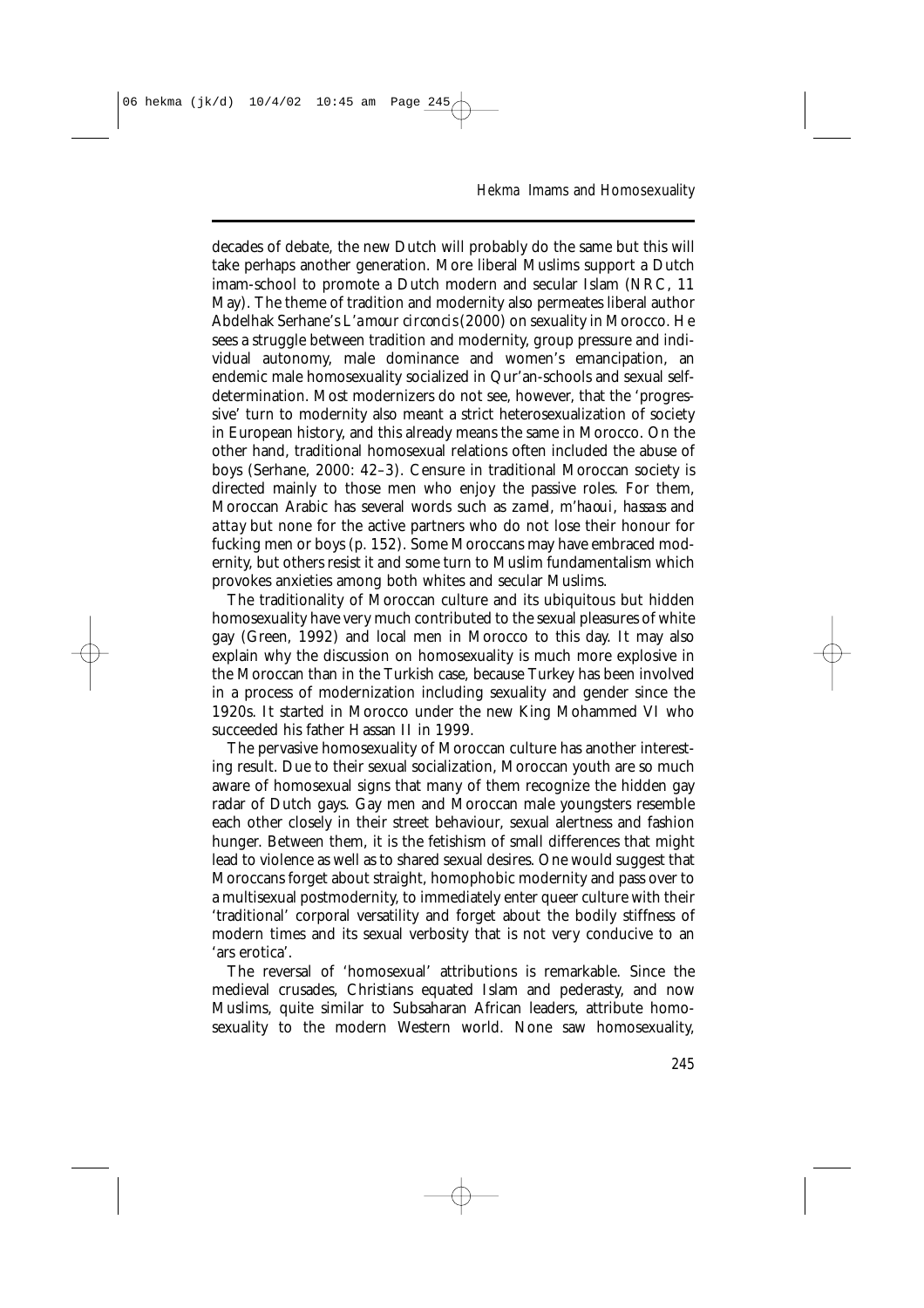regrettably, ever as an enrichment of their sexual cultures. In both Europe and the Arab world, modernization means heterosexualization while both traditional and high-modern societies have a gayer reputation. But nowhere and never, has the straight norm been broken.

# Conclusion

Dutch society is, not unlike other Occidental countries, in various ways racist (Prins, 2000). The Moroccans form the group that has the most negative image among white Dutch. They face all kinds of discrimination while their visibility does not extend far beyond crime reports and messages about their backwardness, as in the above-mentioned news items. The eagerness of the media to report the imam's views on homosexuality, and of politicians and other people to discuss them, has certainly to do with a lack of knowledge on Moroccans and Muslims and feelings of white superiority vis-a-vis the unenlightened statements of the imam. But nobody should have been surprised by the imam's views as they are standard in Islam, very much like in Christianity and Judaism (Nahas, 2001).

The main theme was, according to me, uncertainty among white straight Dutch about Muslims and gays. It was a way for Dutch people to discuss race and sex. It took an obvious effort for the prime minister to pronounce the word homosexual in public. The most important result was the possibility to discuss homosexuality in Moroccan and Turkish communities. In the Dutch context, the youth of ethnic minority descent are increasingly coming out as gay or lesbian and they often have to face animosity or naivete in their own group. The various initiatives such as the gay Arab bar and the Foundation Yoesuf offer protection and information to them.

The debate on Muslims and gays could also be read as a struggle to discover who belongs to Dutch society and who does not. Muslims were on the losing side because of their presumed unenlightened views. Although gay and Muslim organizations came together to denounce violence and to ask for more safety and visibility, such demands remained as marginal as the groups themselves. They never made a politician or police-officer react to such sensible requests. The debate consisted largely of dogmatic proclamations, unobliging pontifications and moral indignation from all sides on intolerance, homophobia and racism. Enforcing concepts such as sexual and ethnic citizenship could help all groups, including straight and white, to learn about and practice sexuality in its various forms, and to do the same with ethnicity.

The debate on Muslims and gays is very much a queer debate as it shows that the space for gays or Moroccans in Dutch society is quite limited, notwithstanding all legal changes. The 'new realists' have turned to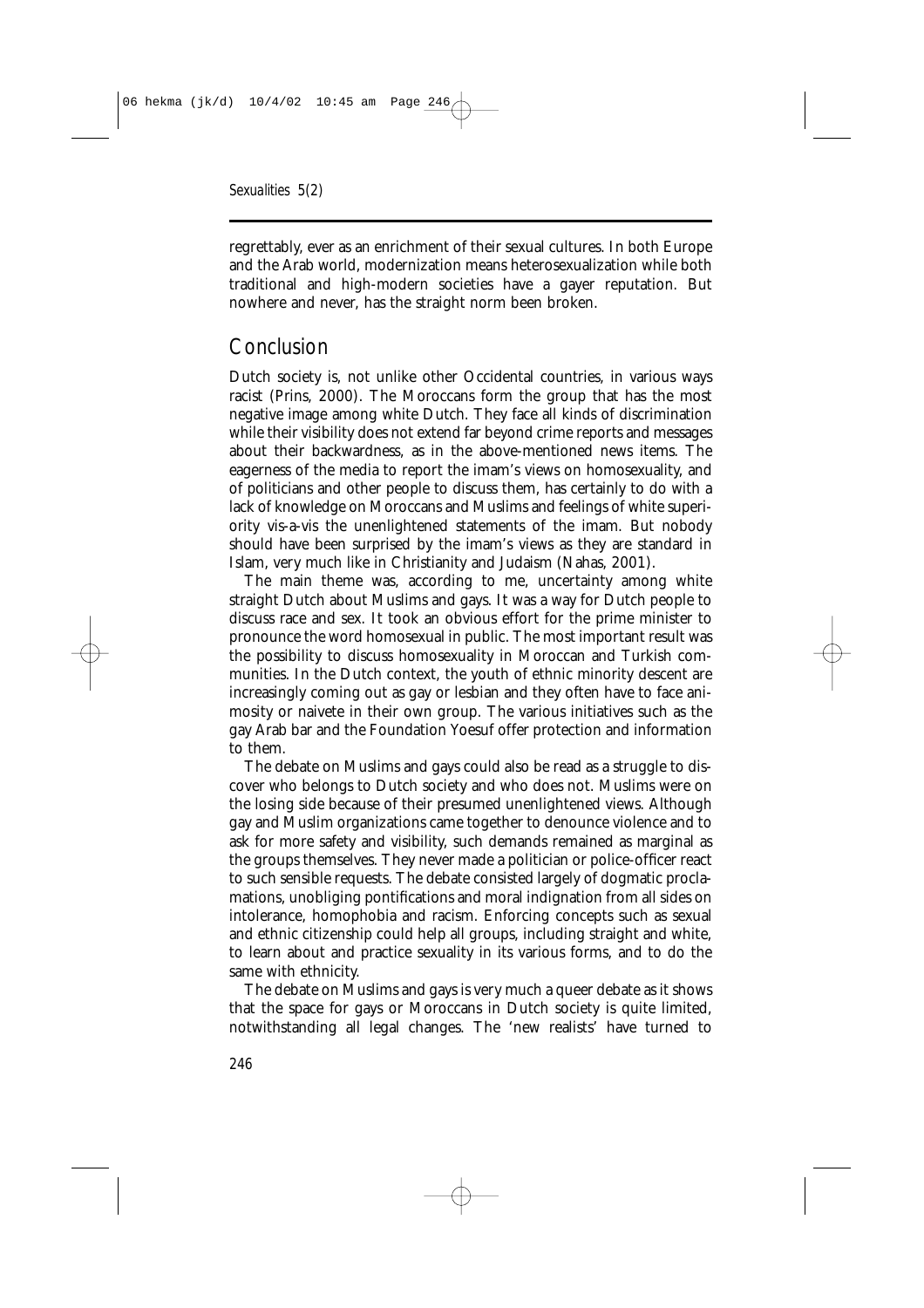assimilation, and to labour as the major solution to all social problems, with education in second position. But this education is still largely white and straight, as are the presumptions of Dutch society. The queer question of the future is how to give this debate on tolerance a context that will go beyond white straight Dutch and will include lesbian Muslims as well as Catholic monks, and all hybrid forms of ethnicity, gender and desire. Liberal democracy as it remains imprisoned in the worn ideals of modernity and enlightenment seems to bring no answer to that important question.

#### *Notes*

I would like to thank Gloria Wekker and Mattias Duyves for their comments on an earlier version of this article.

- 1. See Hekma (2000a) for a prehistory with a focus on schools, ethnic minorities and sexual education.
- 2. The most general definition of ethnic group refers to the non-Western place of birth of the person or one of his parents. This definition, of course, raises more problems.
- 3. In February 2001, the public relations offices of the queen and prime minister took great effort to deny rumours that the queen's second son was gay.
- 4. The dates of newspaper articles regarding the affair are marked without the year, which is always 2001. All mentioned newspapers are centre/left. *Vrij Nederland* is a weekly. For an overview of Dutch gay history, see Hekma (2000b).

#### *References*

- *AD (Algeneen Dagblad)* (2001) 5, 7, 21, 23, 25, 26 May, 6 August, 2, 5 November.
- *Allochtonenkrant* (2001) 13 June.
- Brugman, Emily C. S. (1995) *Jeugd en seks*. Utrecht: SWP.
- De Vries, Jacomijn (1998) *Verschillen verkend*. Utrecht: Forum.
- *Gay Krant* (2001) 26 May, 23 June, 27 October.
- Green, Michelle (1992) *The Dream at the End of the World: Paul Bowles and the Literary Renegades in Tangier*. London: Bloomsbury.
- Hekma, Gert (2000a) 'A Dutch Concert: Sex Education in Multicultural Schools', in *Thamyris* 7:(1/2): 249–60.
- Hekma, Gert (2000b) 'Gay Amsterdam', in David Higgs (ed.) *Queer Sites: Gay Urban Histories Since 1600*, pp. 61–88. London: Routledge.
- Jamal, Amreen (2001) 'The Story of Lot and the Qur'an's Perception of the Morality of Same-Sex Sexuality', *Journal of Homosexuality* 41(1): 1–88.
- Nahas, Omar (2001) *Islam en homoseksualiteit*. Amsterdam: Bulaaq.
- *NRC Handelsblad* (2001) 5, 9, 11, 12, 16, 19, 25, 31 May, 3 August.
- *Parool* (2001) 12, 21, 26 May, 9, 11, 15, 16, 23, 25, 27 June, 6 August.
- Prins, Baukje (2000) *Voorbij de onschuld. Het debat over de multiculturele samenleving*. Amsterdam: Van Gennep.